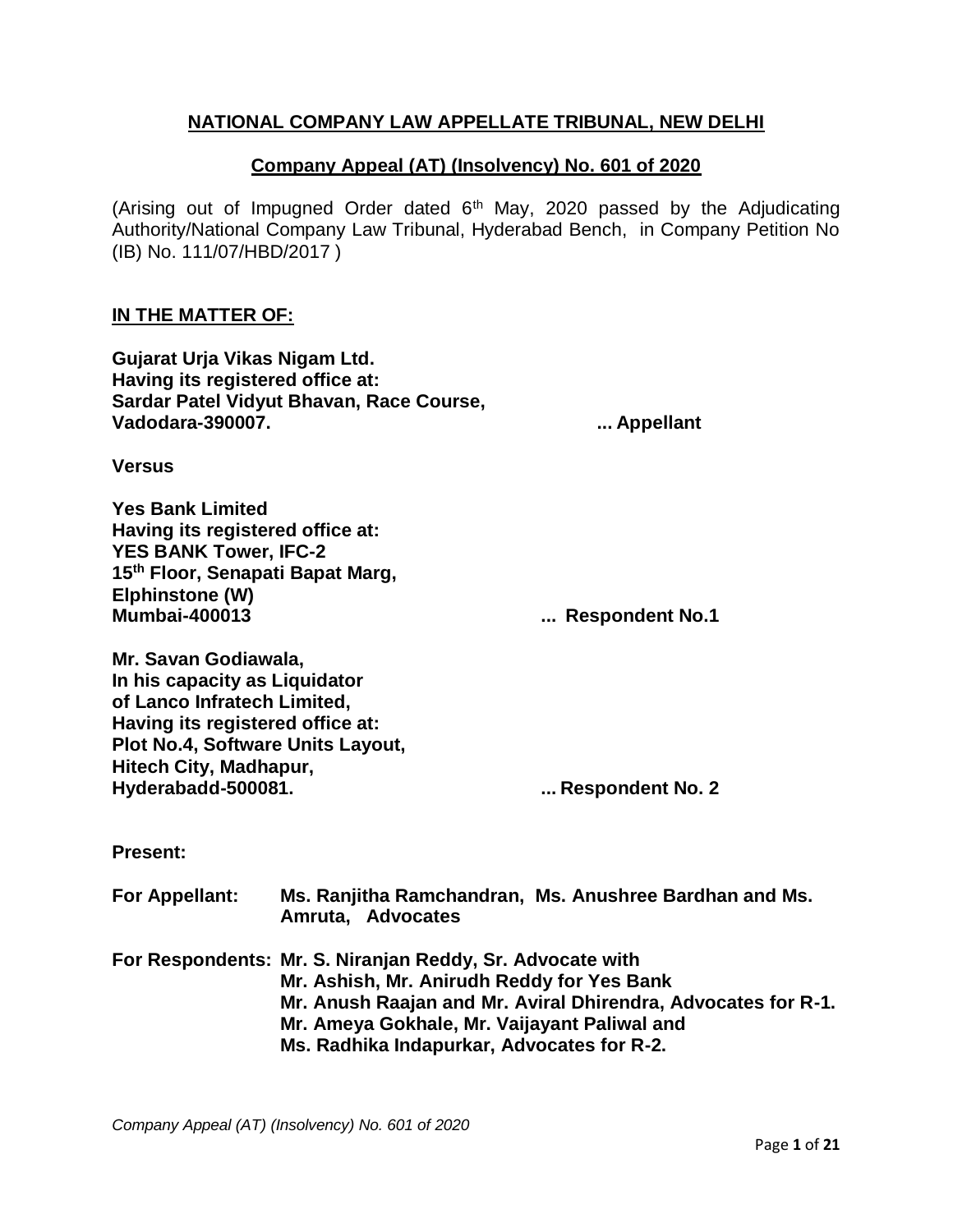## **JUDGMENT**

(Through Virtual Mode) (Dated 20.10.2020)

#### **{Per: Dr. Alok Srivastava, Member(T)}**

This appeal arises from the order passed by the Adjudicating Authority (NCLT, Hyderabad Bench) in Interim Application No. 809/2019 in CP(IB) No. 111/07/HBD/2017 in the matter under Section 60(5) read with Section 52(5) of the Insolvency and Bankruptcy Code, 2016 (hereinafter called IBC).

2. The brief facts of the case is as follows:-

2.1 The Adjudicating Authority admitted the application u/s 9 of the IBC, filed by IDBI Bank Limited against Lanco Infratech Ltd., the corporate debtor, vide order dated 07.08.2017 and appointed Shri Savan Godiawala (Respondent No.2 in the present appeal) as Liquidator of the corporate debtor vide order dated 27.08.2018. Consequently, the liquidation process of the corporate debtor Lanco Infratech Ltd. commenced.

2.2 As per averments in the Interim Application No. 809 of 2019 before the Adjudicating Authority, the corporate debtor availed a loan of Rs.63,50,00,000/ from Yes Bank Limited (Respondent No. 1 in the present appeal) vide Facility Letter dated 24.05.2010 read with loan agreement dated 04.08.2010 executed between the Yes Bank Limited and the corporate debtor. In order to avail the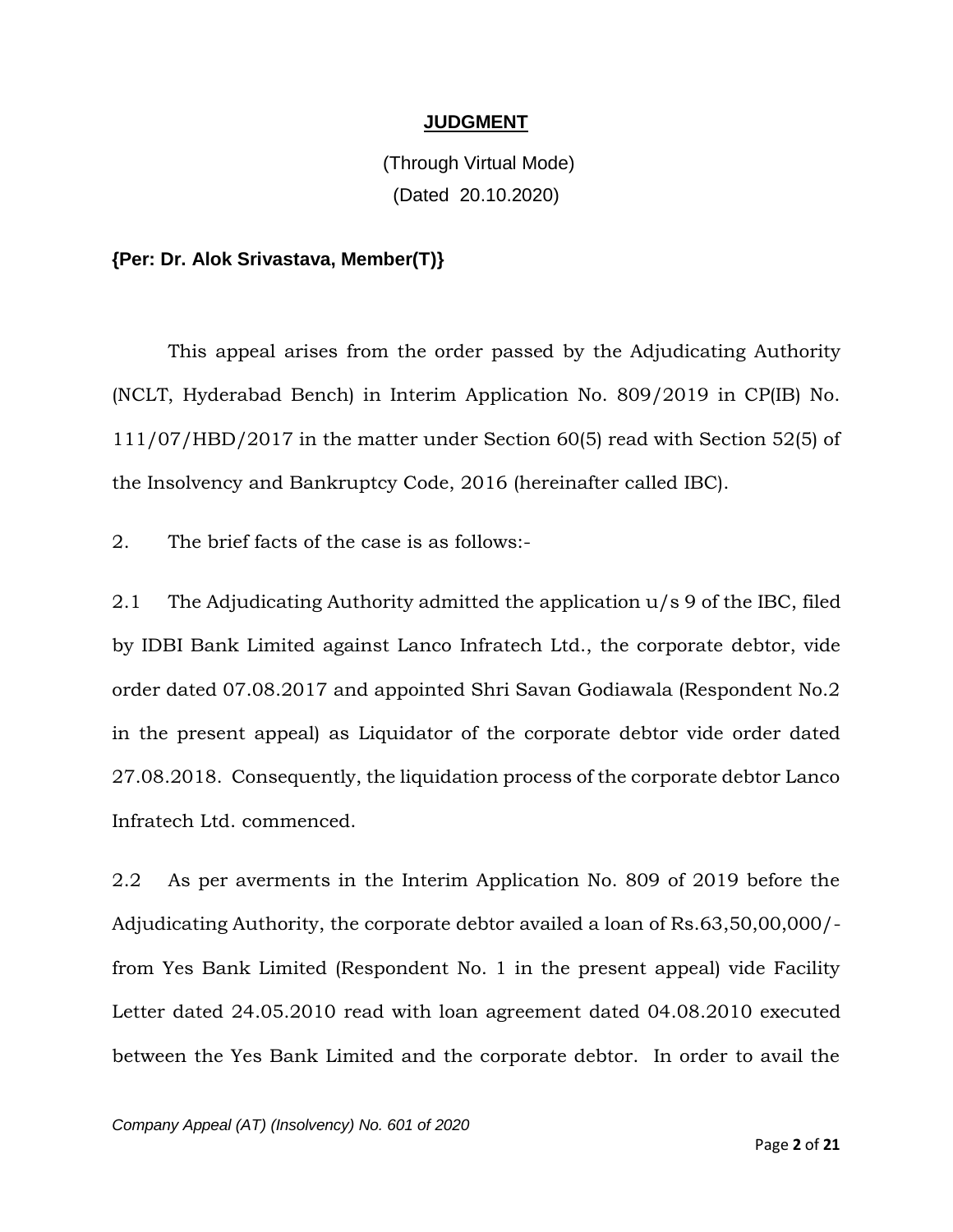said facility advanced by Yes Bank Limited, the corporate debtor, under the terms and conditions of the loan agreement, has an exclusive charge by way of (i) hypothecation of movable fixed assets and current assets, including receivables (present and future) pertaining to a 5 MW grid connected solar photovoltaic power generating plant situated at Bhadrada Village, Sami Tehsil, Patan District, Gujarat and (ii) mortgage of land and immovable assets (present and future) pertaining to Bhadrada project.

2.3 Pursuant to the liquidation order dated 27.08.2018, the Respondent No.1 vide e-mail dated 26.9.2018, apprised the Liquidator for realisation of its secured asset under Section 52(1)(b) and Section 52(2) of the IBC. Yes Bank Ltd. initiated the proceedings and took possession of the secured asset under SARFAESI Act. It was stated that the solar power plant, which is an asset in the liquidation proceedings, is functioning and supplying power to Gujarat Urja Vikas Nigam Ltd. in accordance with the Power Purchase Agreement (hereinafter called PPA) dated 29.04.2010 entered into between the corporate debtor and Gujarat Urja Vikas Nigam Ltd. (hereinafter called GUVNL).

2.4 It is also averred by Yes Bank Limited in its application before the Adjudicating Authority that GUVNL issued default notice dated 23.07.2019 in accordance with Clause 9.3 of the PPA which constituted default under clause 9.2.1(e) of the PPAdue to initiation of liquidation proceedings against the corporate debtor. In reply Yes Bank Limited sent a letter dated 07.08.2019 to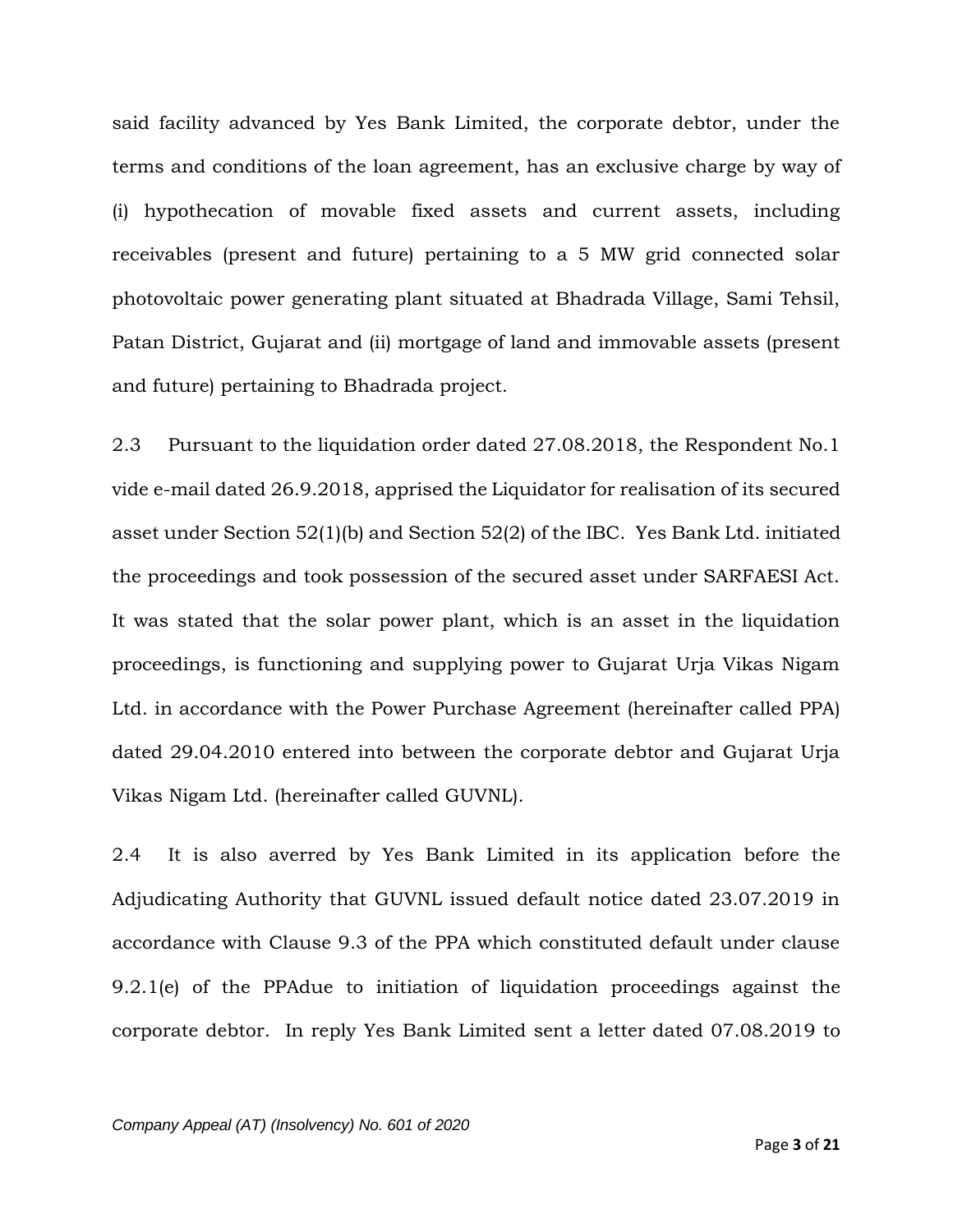the GUVNL not to terminate the PPA on the grounds enumerated in clause 9.2.1(e) of the PPA. However, GUVNL sent a notice dated 30.8.2019 for termination of the PPA under clause 9.3.1 of the PPA and thereafter terminated the PPA.

2.5 It is acknowledged by the corporate debtor and the Yes Bank Ltd. that a loan was taken by the corporate debtor in accordance with the Facility Letter and loan agreement which stands in the name of the corporate debtor, and whose repayment is due to the Financial Creditor Yes Bank Limited.

2.6 Yes Bank Limited has claimed in the Interim Application before the Adjudicating Authority that the PPA was terminated by GUVNL without considering the fact that the secured asset is an independent, viable power generating asset and if PPA is allowed to be terminated, it will be an obstacle for the secured creditors in exercising their rights under section 52(1)(b) of the IBC. It is also claimed by Yes Bank Ltd. that GUVNL is posing a hindrance in the sale of the secured asset by the act of termination of the PPA with *malafide* intention as the corporate debtor has not defaulted on the supply of solar power as required under PPA despite initiation of Corporate Insolvency Resolution Process (CIRP). It is generating power and will be a viable asset, if the existence of PPA is ensured, which will help in maximizing the value of the asset which is a basic requirement in insolvency proceedings.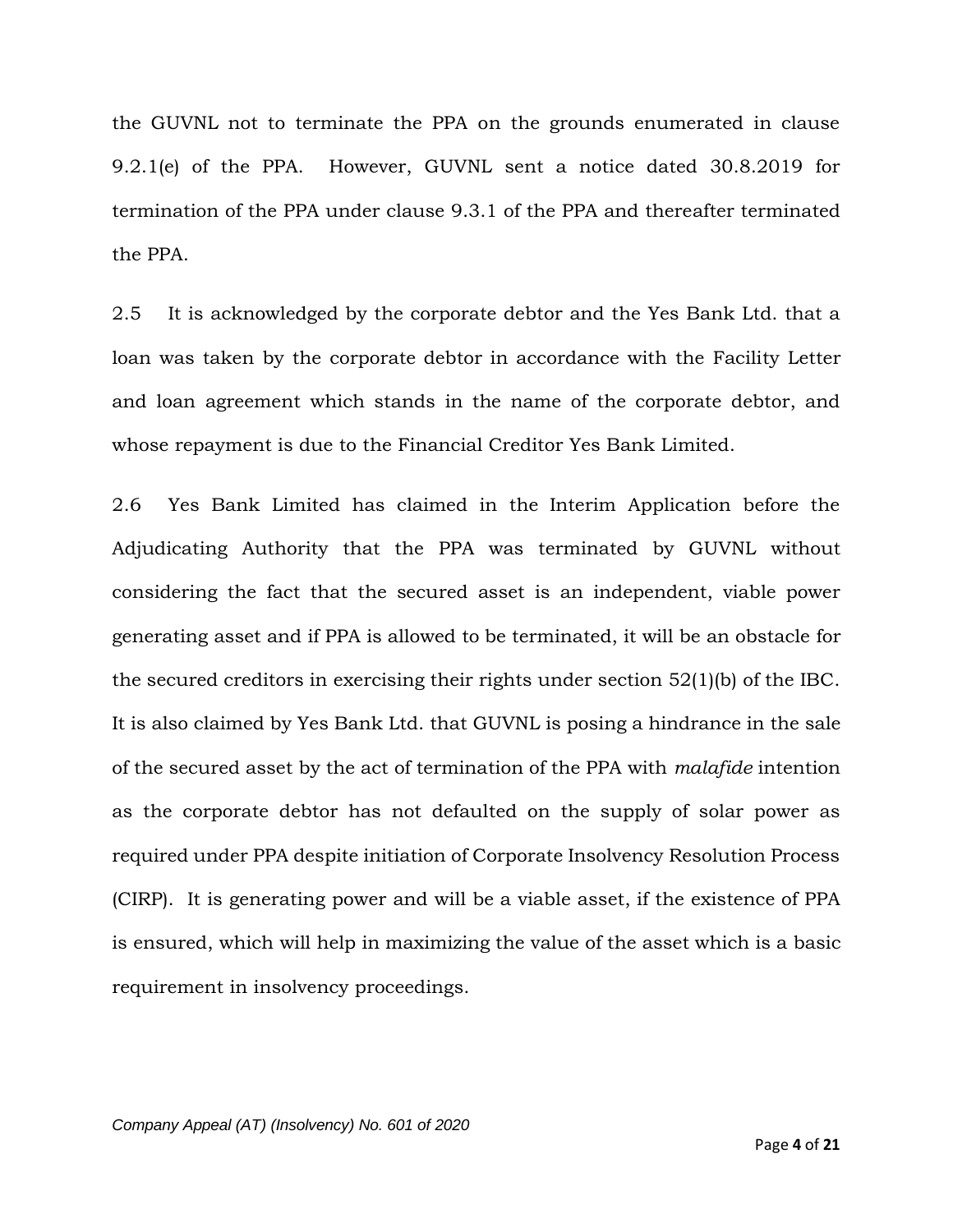2.7 Yes Bank Limited has also averred that GUVNL cannot be allowed to take undue advantage of the standard contractual provision of clause 9 of the PPA, thereby posing hindrance in the realisation of maximization of value of the asset.

2.8 Yes Bank Limited has stated in its application that the fundamental aim of Insolvency & Bankruptcy Code is to resolve the insolvency of the corporate debtor while securing the financial interest of all the stakeholders and simultaneously taking all necessary steps for maximizing the value of the assets of the corporate debtor.

3.1 GUVNL has raised the question of jurisdiction of the Adjudicating Authority in adjudicating the issues raised by either of the parties of the PPA and contended that under clauses 6.6 and 10.4 of the PPA, the Gujarat Electricity Regulatory Commission is the appropriate forum to adjudicate all issues under the PPA and the jurisdiction under IBC is limited to matters specified and covered under Section 14 of the IBC.

3.2 GUVNL has maintained that an event as enumerated under Clause 9.2.1 (e) has occurred in the present case and the Yes Bank Ltd. has admitted to breach of PPA. Clause 9.2.1(e) read with Clause 9.3 of the PPA provides for termination of PPA on account of the corporate debtor's (power producer in this case) default and empowers the GUVNL to terminate the PPA.

3.3 GUVNL has also contended that it is within its right to issue termination notice for the PPA, which was done after first issuing the notice for default on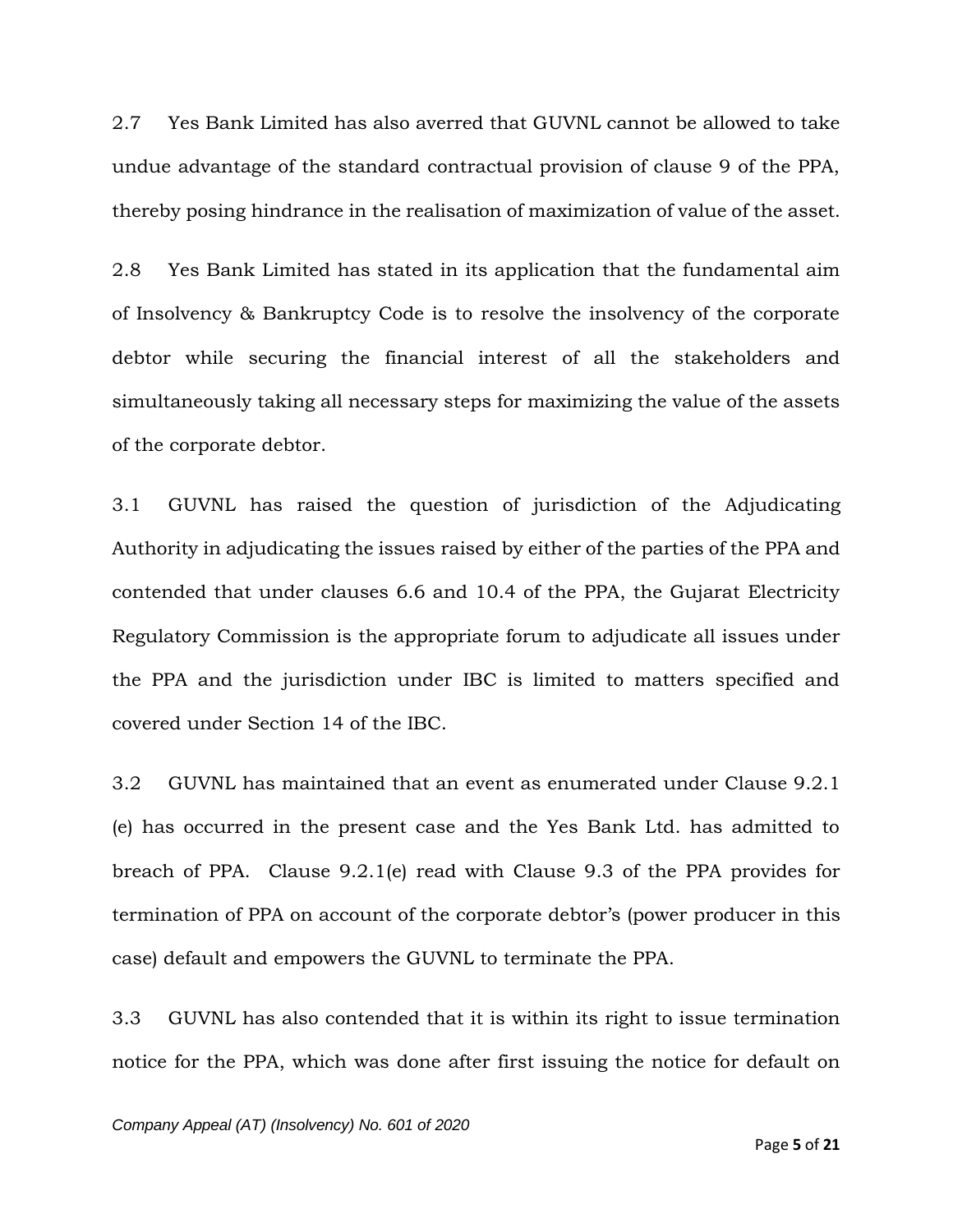23.7.2019 and after a passage of 30 days, issuing the termination notice on 30.8.2019. GUVNL has also stated that the liquidation of assets of the corporate debtor is taking place under Section 52(1)(b) of the IBC rather than under clause 12.9 of the PPA (which relates to financial default). It has also taken the standthat the liquidator is only liquidating the assets of the corporate debtor and is not taking action to continue the business of the corporate debtor and that the objective of maximisation of value of the assets of the corporate debtor does not imply that contracts entered into by the corporate debtor be necessarily continued. It is, therefore, argued by GUVNL that it cannot be forced to continue the contract for the benefit of Yes Bank Limited and a party in a contract with the corporate debtor cannot be forced to continue with the contract when the corporate debtor itself is being liquidated.

4. The Adjudicating Authority, after considering the averments and arguments of all the parties after giving them an opportunity to be heard, passed an order on 6.5.2020 stating that GUVNL cannot terminate the PPA during the process of liquidation. It consequently set aside the termination notice dated 13.8.2019 issued by GUVNL and allowed Yes Bank Limited to dispose off the security assets. GUVNL was also directed not to act against Yes Bank Limited in pursuance of the said termination notice pending disposal of the secured assets by Yes Bank Limited.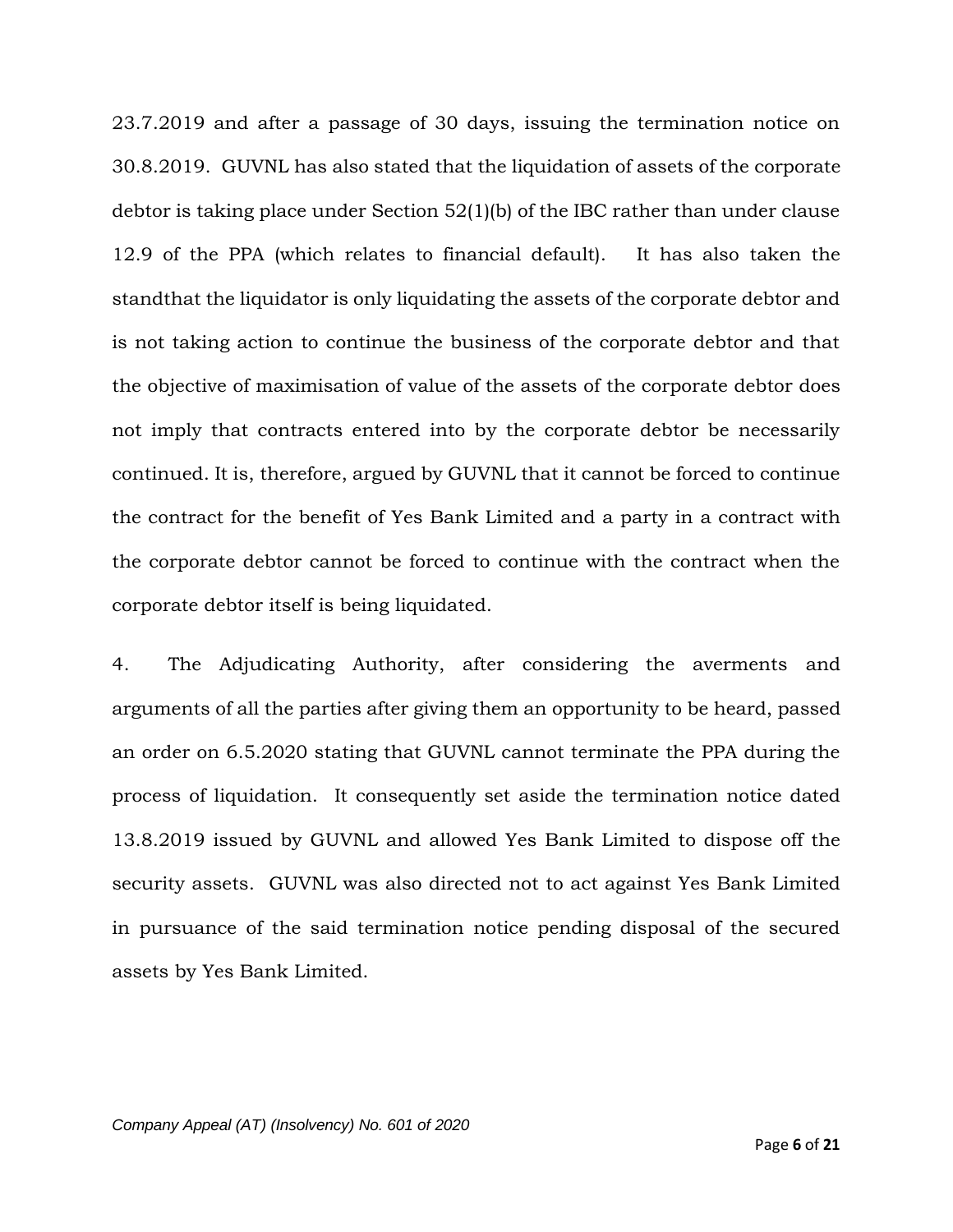5. Yes Bank Limited and the liquidator Shri Savan Godiawala filed affidavits in reply to the Appeal Memo and rejoinder was submitted by the Appellant on the reply filed by Respondent No.1 Yes Bank Limited. The parties were given full opportunity for hearing and they advanced oral arguments in support of their respective cases.

6. As its main argument, the Appellant has referred to clause 9.2.1(e) of the PPA wherein, it is stated as follows,

*"If the Power Producer becomes voluntarily or involuntarily the subject of proceeding under any bankruptcy or insolvency laws or goes into liquidation or dissolution or has a receiver appointed over it or liquidator is appointed, pursuant to law, except where such dissolution of the Power producer is for the purpose of a merger, consolidated or reorganization and where the resulting entity has the financial standing to perform its obligations under the Agreement and credit worthiness similar to the Power producer and expressly assumes of obligations under the agreement and is in a position to perform them."*

7. The Appellant has argued that the default notice was served on the corporate debtor through liquidator in accordance with clause 9 of the PPA and after expiry of 30 days from the date of delivery of the default notice, the termination notice was sent to the corporate debtor and thereafter termination of the PPA was effected.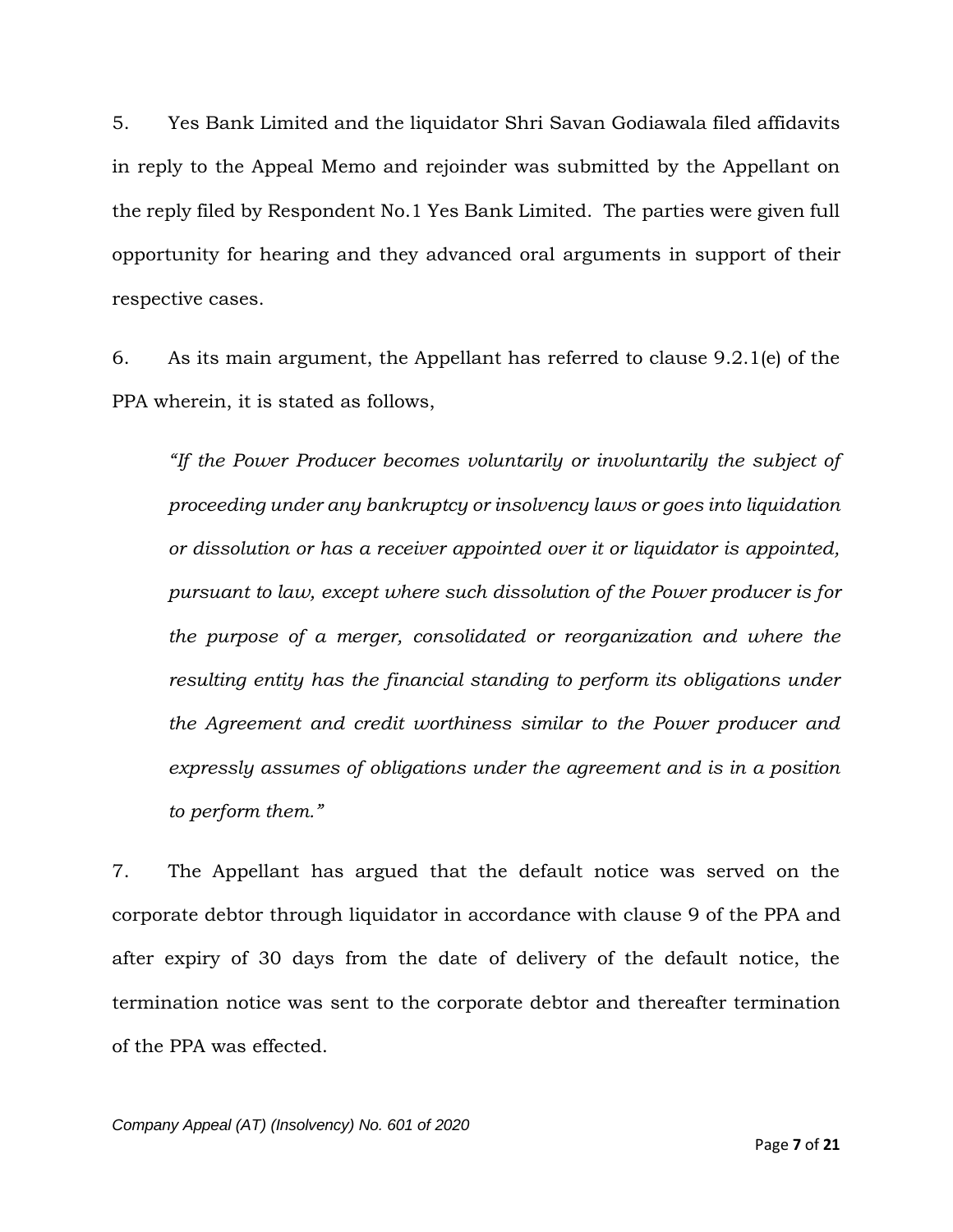8. The Appellant has also contended that Yes Bank Limited is not exercising its right under clause 12.9, but under section 52 of the IBC. In support, it has pointed to the letter dated 07.08.2019 issued by Yes Bank Limited addressed to GUVNL that there is no default in servicing the debt obligation by Lanco Infratech Ltd. towards Yes Bank Limited. The default in repayment by Lanco Infratech Ltd. in debt obligations towards other lenders has resulted in initiation of CIRP of the corporate debtor Lanco Infratech Ltd.It has argued that since the solar power project is not a going concern it is not necessary to look at the power plant in conjunction with the PPA as one integrated asset. The Appellant has claimed that there is no parallel between Astonfield case and this case as Lanco Infratech Ltd. is not a going concern.

9. The Appellant has also claimed in its arguments that if the Respondent No.1 Yes Bank Limited is unable to realize its outstanding debt by resorting the action under Section 52(1)(b) of the IBC, it can take recourse to action under Section 52(9) of the IBC. It has finally stated that once the Solar Power Plant is sold, Yes Bank Limited or any future purchaser is free to sell power to anyone.

10. The Respondent No. 1 Yes Bank Limited has argued that the Applicant has claimed right to termination under clause 9 of PPA. Clause 12.9 of the PPA has two parts and the second part of the clause mentions that in the event of any default by the power producer under financing document, the financing party can cause the power producer to assign to a third party the interests, rights and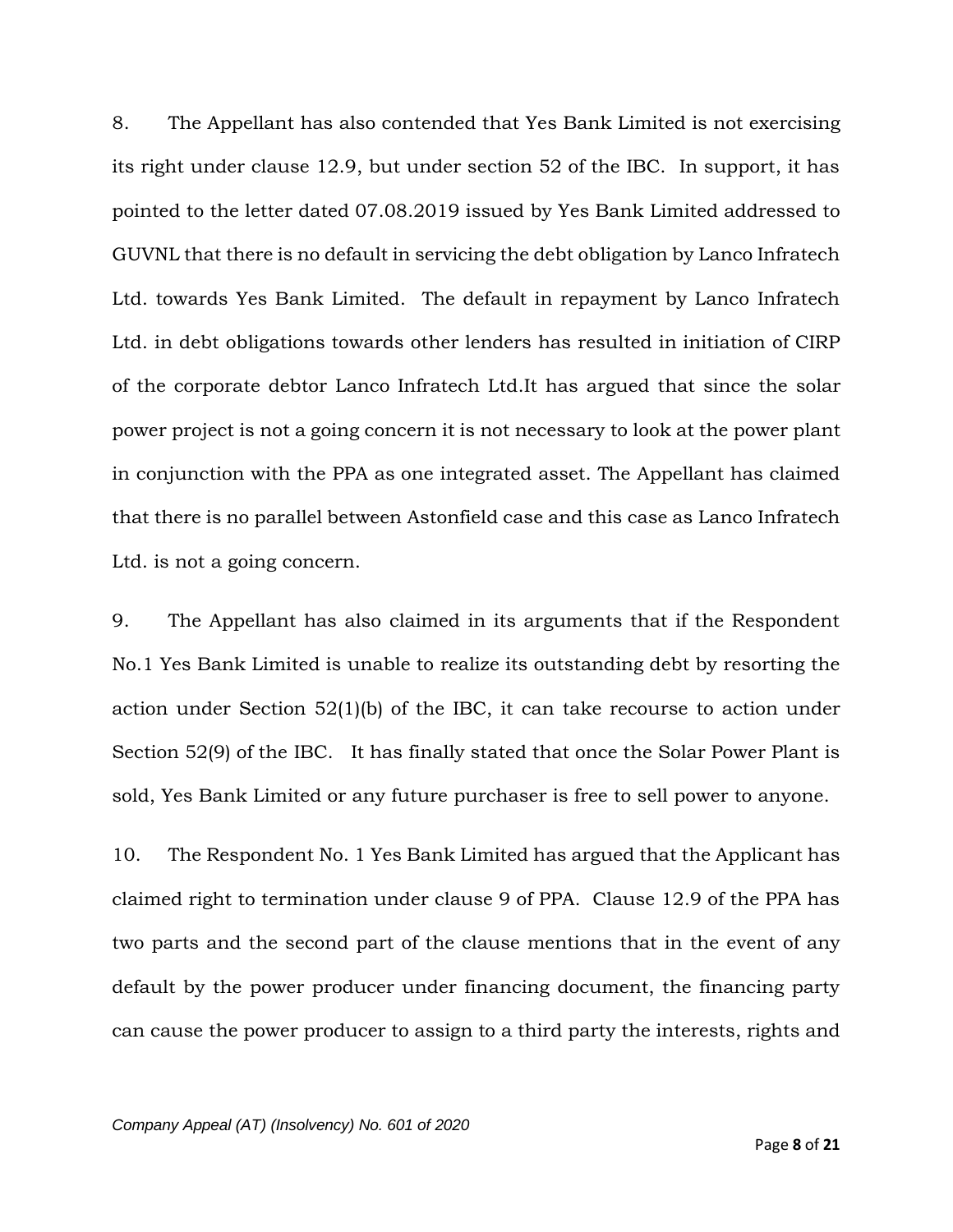obligations of the power producer thereafter arising under this agreement. The Respondent No.1 has, therefore, claimed that interest rights and obligations of the power producers arising under the agreement shall, therefore, be tied with the Solar Power project, which is the plant generating solar power. It has claimed that if the default is only under Section 9 of the PPA, then GUVNL has complete liberty to terminate the PPA, but in the present case the default being a financial default, clause 9.2.1(e) has to be read harmoniously with clause 12.9 of the PPA. Thus, the PPA cannot be seen as divorced and separately from the physical entity of the solar power plant.

11. The Respondent No.1 has stated in its arguments that it derived comfort from clause 9.2.1(e) of the PPA and hence proceeded to provide loan to the credit debtor on the basis of steady and assured accrual of revenue from sale of solar power during the term of the PPA as specified therein.

12. The issues that are pertinent in this case are two-fold :-

- (i) Whether the moratorium declared under Section 14 of IBC applies to the PPA along with other immovable and moveable properties of the corporate debtor?
- (ii) Whether the contractual provisions of the PPA permit either of the contracting parties to terminate the PPA in view of the liquidation process of the corporate debtor which is underway under IBC?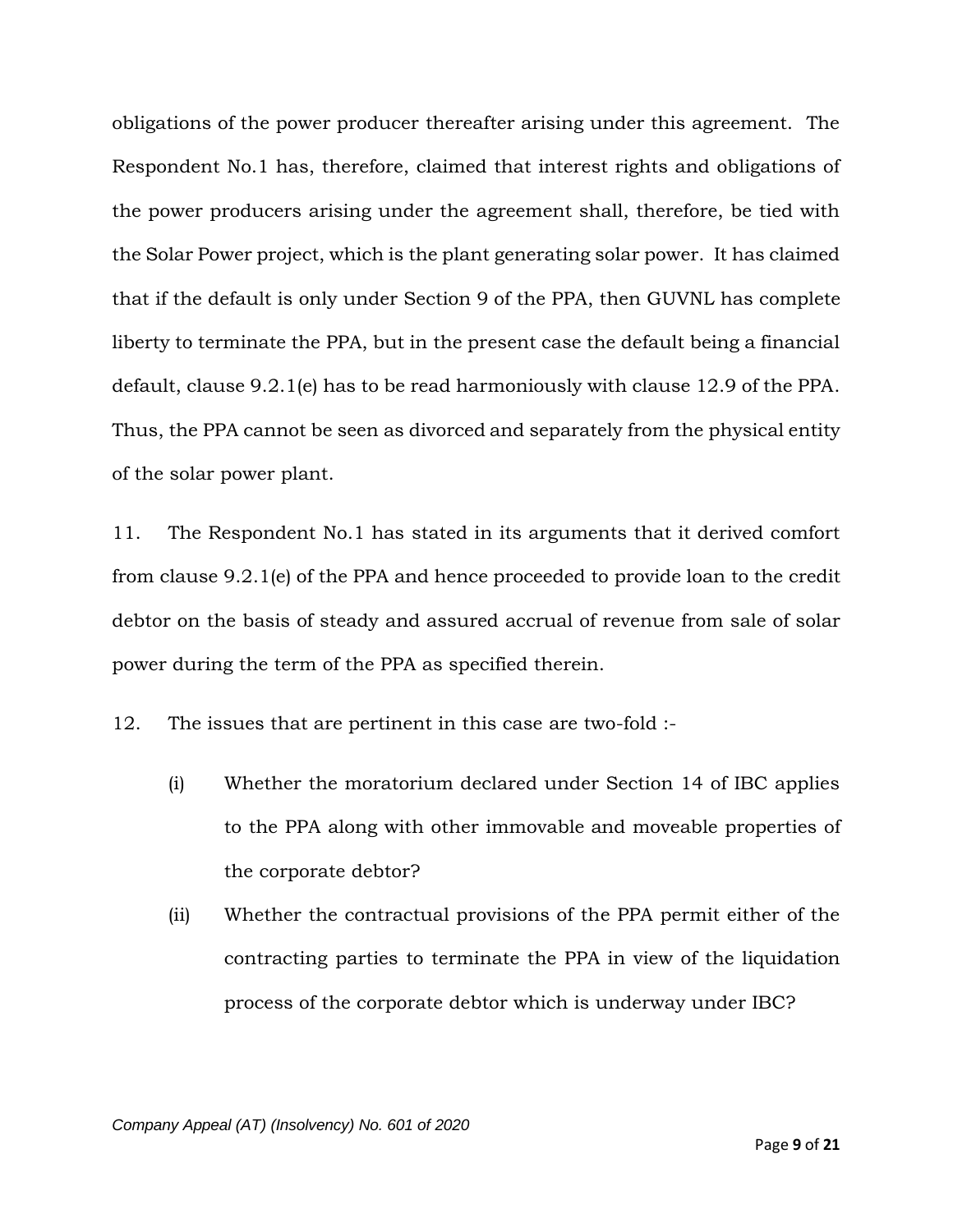13. It is a fact that PPA was executed on 24.9.2010 between the corporate debtor Lanco Infratech Limited, which is engaged in the business of generation and supply of solar power, and the Appellant GUVNL under which the corporate debtor agreed to generate and supply 15 MW of solar power to the Appellant. An application filed in CP No.111/07/HBD/2017 by the financial creditor IDBI Bank for initiation of CIRP in respect of corporate debtor, the Adjudicating Authority admitted the application and initiated CIRP on 7.2.2017. During the CIRP, since no successful resolution could be effected, the Adjudicating Authority passed the order of liquidation of the corporate debtor on 27.8.2018. Subsequently, on 23.7.2019, the Appellant GUVNL issued a default notice to the corporate debtor taking recourse to clause 9.2.1(e) of the PPA. Thereafter, after a passage of 30 days, GUVNL issued a notice of termination on 30.8.2019 for termination of the PPA.

14. It is useful to peruse Section 14 of the IBC, which reads as hereunder :-

#### "*14. Moratorium*

- *(1) Subject to provisions of sub-sections (2) and (3), on the insolvency commencement date, the Adjudicating Authority shall by order declare moratorium for prohibiting all the following, namely :-*
	- *(a) The institution of suits or continuation of pending suits or proceedings against the corporate debtor including execution of any judgment,*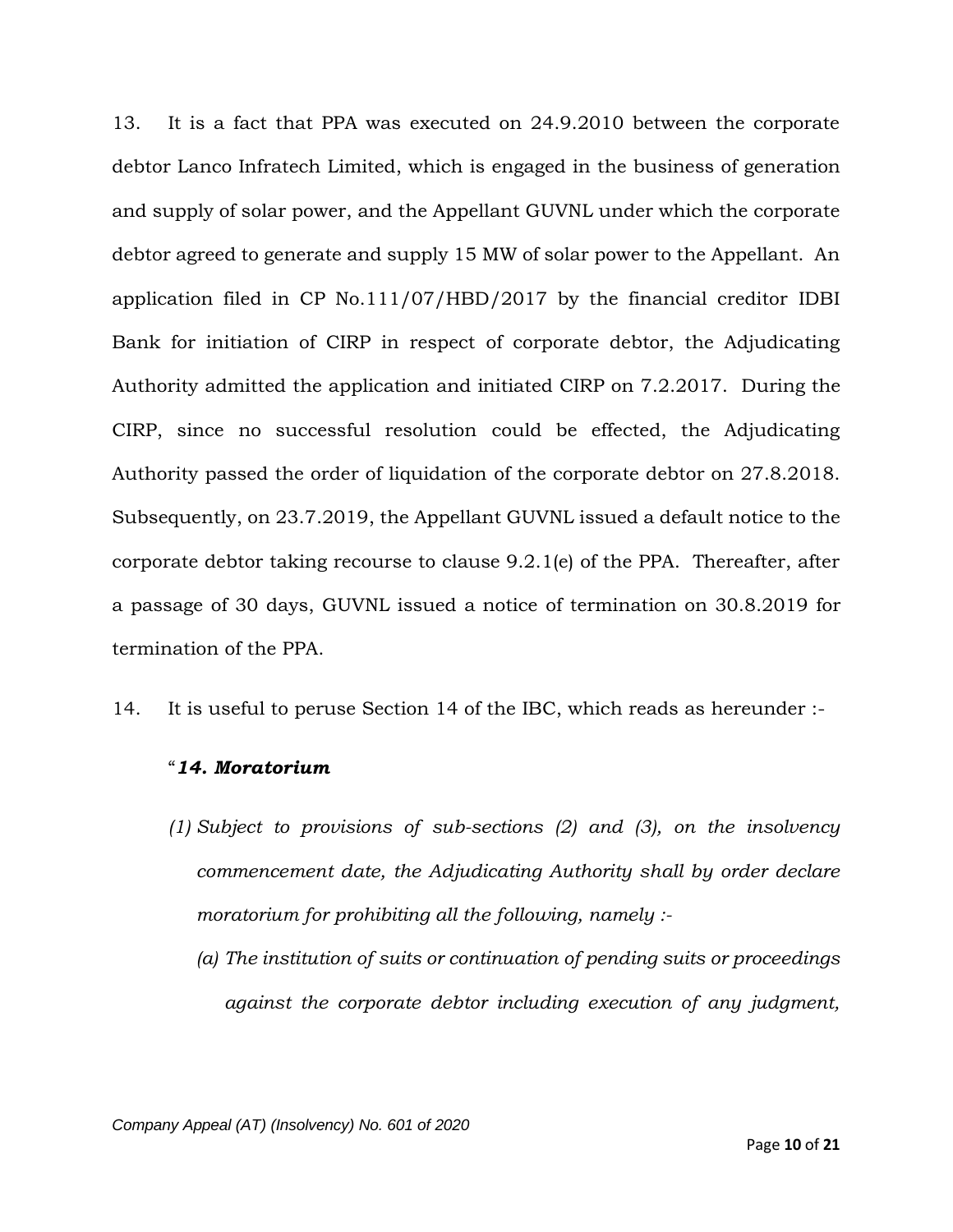*decree or order in any court of law, tribunal, arbitration panel or other authority;*

- *(b) Transferring, encumbering, alienating or disposing of by the corporate debtor any of its assets or any legal right or beneficial interest therein;*
- *(c) Any action to foreclose, recover or enforce any security interest created by the corporate debtor in respect of its property including any action under the Securitization and Reconstruction of Financial Assets and Enforcement of Security Interest Act, 2002 (54 of 2002);*
- *(d) The recovery of any property by an owner or lessor where such property is occupied by or in the possession of the corporate debtor."*

Clause 12.9 of the PPA which relates to an event of financial default is reproduced below:-

**Clause 12.9** *"Neither Party shall assign this Agreement or any portion hereof without the prior written consent of the other Party, provided further that any assignee shall expressly assume the assignor's obligations thereafter arising under this Agreement pursuant to documentation satisfactory to such other Party.*

In furtherance of the foregoing, GUVNL acknowledges that the Financing *Documents may provide that upon an event of default by the Power Producer under the Financing Documents, the Financing Parties may cause the Power Producer to assign to a third party the interests, rights and obligations of*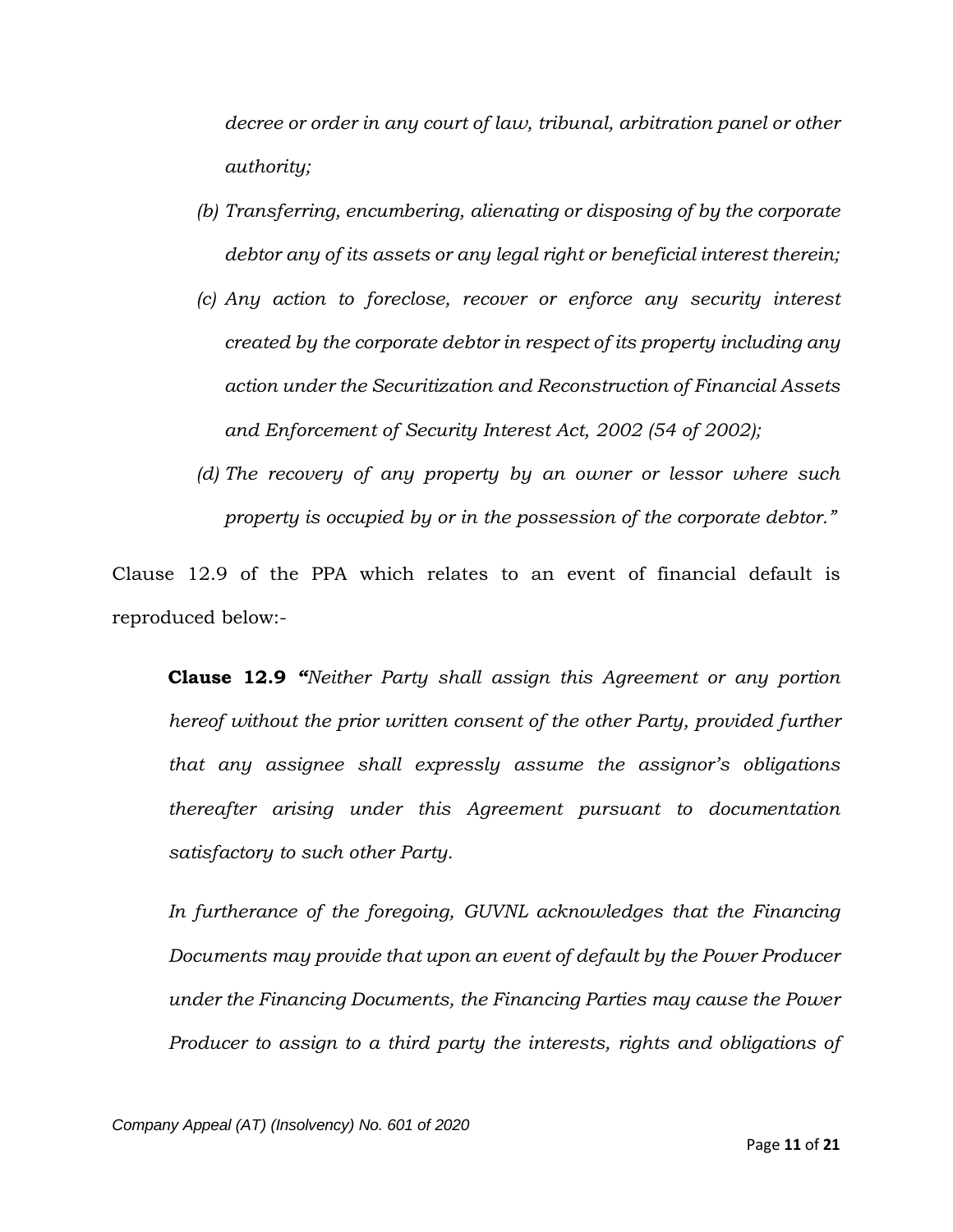*the Power Producer thereafter arising under the Agreement. GUVNL further acknowledges that the Financing Parties, may, in addition to the exercise of their rights as set forth in this Section, cause the power Producer to sell or lease the Project and cause any new lessee or purchaser of the Project to assume all of the interests, rights and obligations of the Power Producer thereafter arising under the Agreement."*

15. Section 14.1(b) of the IBC prohibits transferring, encumbering, alienating or disposing off by the corporate debtor any of its assets or any legal right and beneficial interest therein. In this case, the second contracting party to the PPA i.e. GUVNL is admitting to terminate the PPA, which is in the nature of beneficial interest of the corporate debtor in the Solar Power Project. Such an action will have a direct bearing on the assets and their value of the corporate debtor Lanco Infratech Ltd.

16. The GUVNL has taken recourse to the event of default as enumerated and included in clause 9.2.1(e) to terminate the PPA in the event of liquidation of the corporate debtor. It is important to note that the same sub-clause 9.2.1(e) provides an exception to the event of default if such dissolution of the power producer is for the purpose of a merger, consolidation or reorganization and where the resulting entity has the financial standing to perform its obligations under the Agreement and creditworthiness similar to the power producer and which expressly assumes of obligations under the agreement and is in a position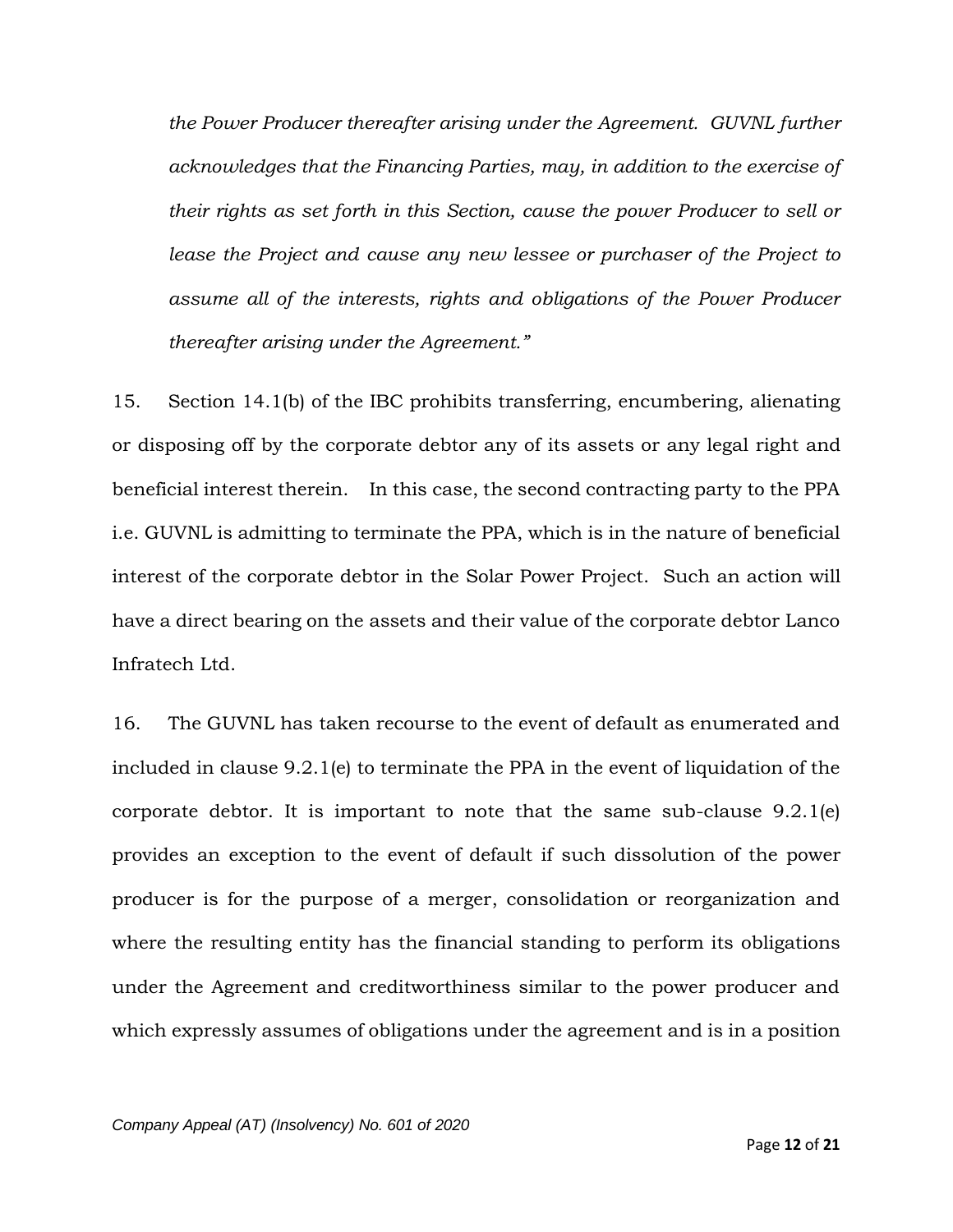to perform them. Therefore this exception provides saving of the PPA when some other entity is able to take over the responsibility of the defaulting power producer.

17. In the instant case, it is to be noted that GUVNL initiated the action for termination under clause 9.2.1(e) on 23.7.2019 by issuing of default notice to the corporate debtor, only after the CIRP was initiated on 7.8.2017 by an order of the Adjudicating Authority and also after order of liquidation was passed by the Adjudicating Authority on 27.8.2018. It is not the case of Appellant GUVNL that the corporate debtor had at the time of issue of default notice stopped the supply of solar power to the Appellant. It is clear that GUVNL initiated action on default under clause 9.2.1(e) and termination thereafter of the PPA only after the order of liquidation of the Corporate Debtor was passed by the Appellate Authority on 27.8.2018. Nowhere in the default notice has GUVNL mentioned the existence of a situation where corporate debtor was not fulfilling its obligation of generating and supplying solar power to GUVNL. Thus, there is no breach of contract on the part of corporate debtor in supply of solar power.

18. The basic objective under the PPA is to generate and supply the power through the said solar power project to GUVNL. Clause 4.1(iii) of the PPA stipulates that "the power producer shall sell all available capacity from identified Solar Photovoltaic Grid interactive power plants to the extent of contracted capacity on first priority basis to GUVNL and not to sell to any third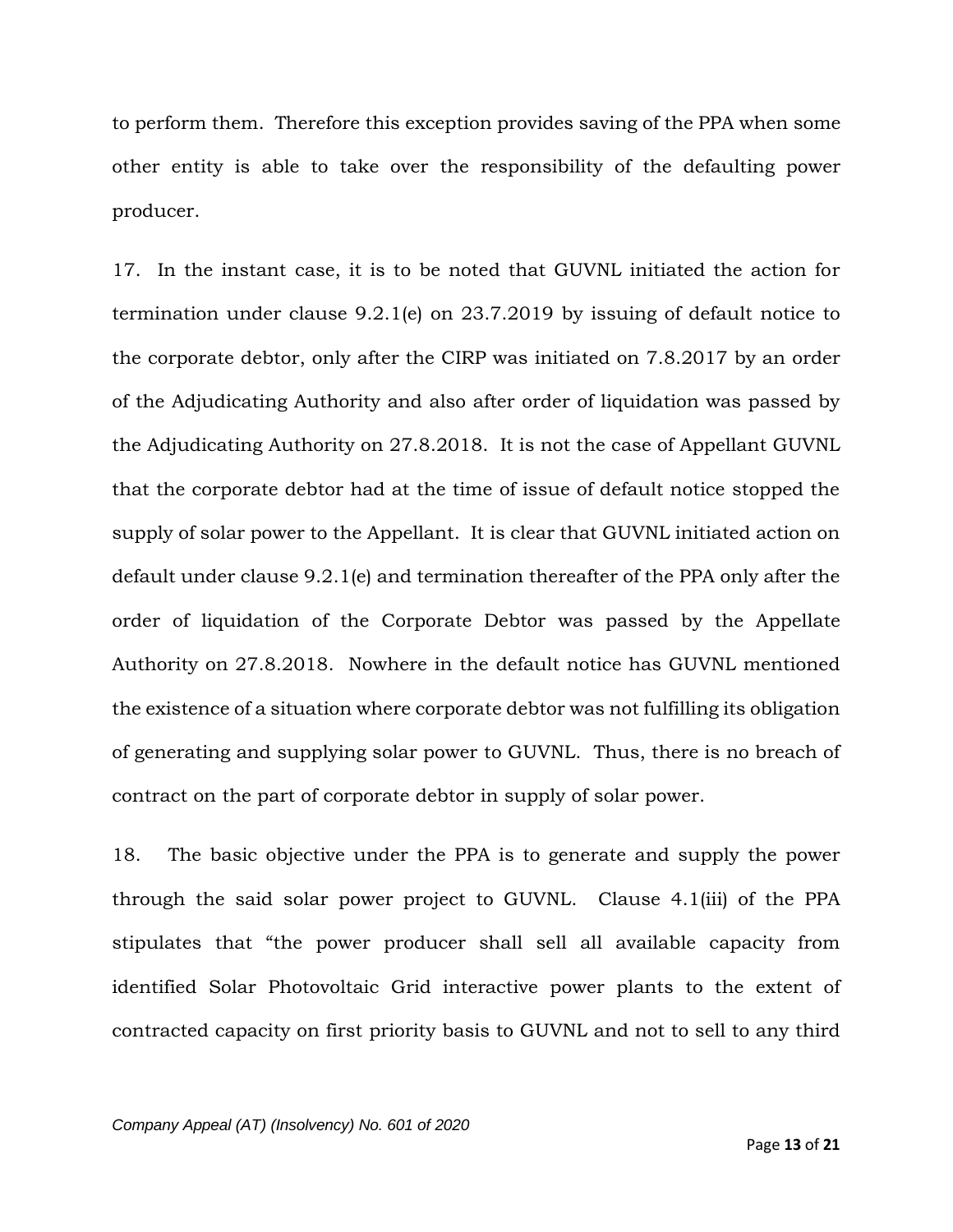party. Inthis case, the power producer i.e. corporate debtor (represented by the liquidator during liquidation proceedings) is in a position to sell solar power to GUVNL and therefore, it is undertaking to fulfill its obligations as enumerated in clause 4.1(iii) of the PPA.

19. At this juncture, it is useful to recapitulate the objectives of IBC, which are stated in the Preamble of the IBC, 2016 and is reproduced hereunder:-

> *" An Act to consolidate and amend the laws relating to reorganization and insolvency resolution of corporate persons, partnership firms and individuals in a time bound manner for maximization of value of assets of such persons, to promote entrepreneurship, availability of credit and balance the interests of all the stakeholders including alteration in the priority of payment of government dues and to establish an Insolvency and Bankruptcy Fund, and matters connected therewith or incidental thereto."*

20. The report of the Insolvency Law Committee, March, 2018 (para 1.1) reiterates the objective stated in the Preamble of IBC 2016, which is as hereunder:-

*"1.1 The preamble of the Insolvency and Bankruptcy Code, 2016 (the 'Code'*) gives a clear indication of the objective that the Code seeks to *achieve" to maximize the value of assets, to promote entrepreneurship, to*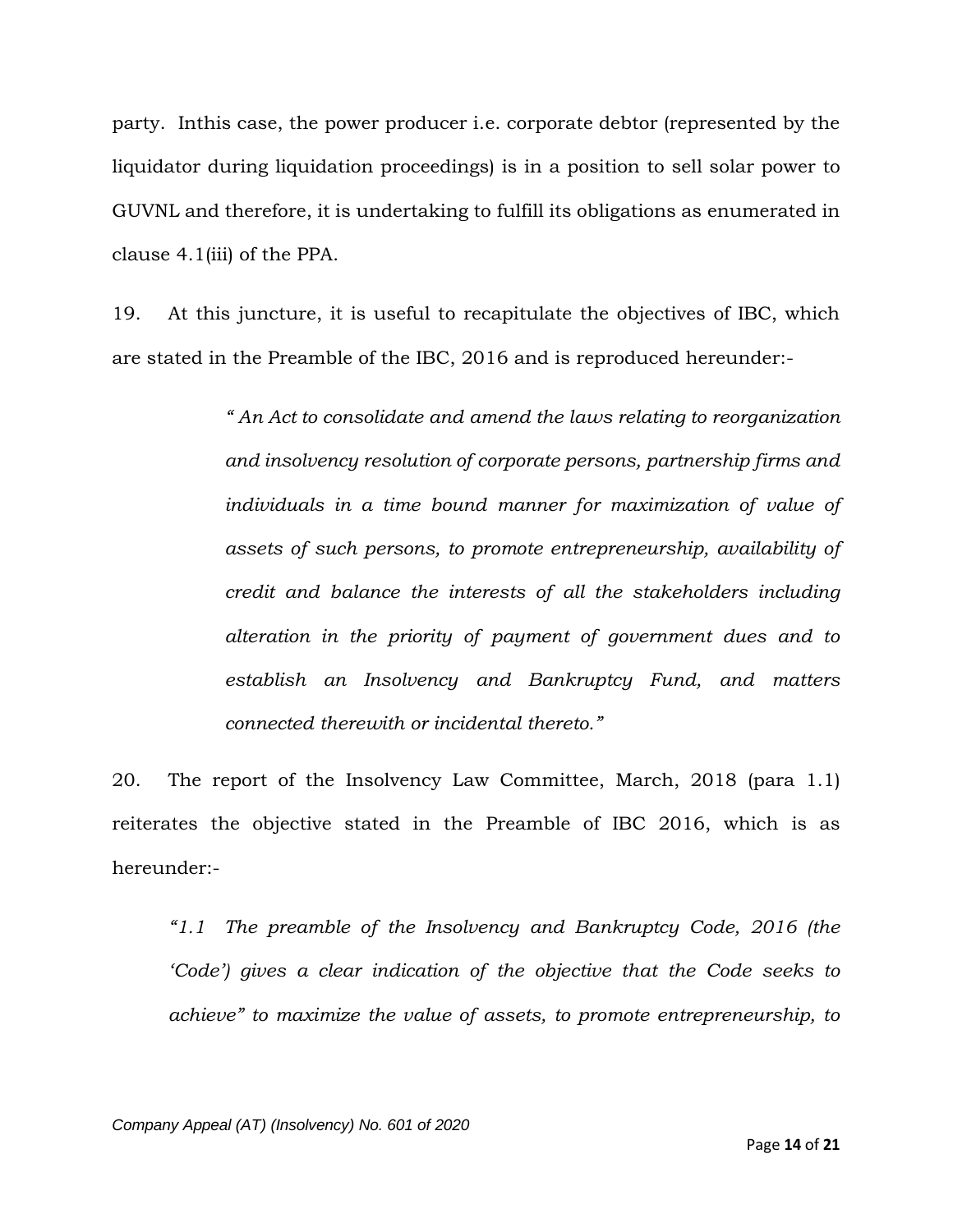*promote availability of credit and to balance the interests of all the stakeholders…"*

In addition, the Parliamentary Joint Committee also recommended in its Report dated 28.4.2016 that an effective legal framework for timely resolution of insolvency and bankruptcy would support development of credit markets and encourage entrepreneurship. It would also improve Ease of Doing Business, and facilitate more investments leading to higher economic growth and development. It is clear that the law relates to reorganization and insolvency resolution of corporate persons among other entities for maximization of value of their assets and to take care of the interest of all the stakeholders in the resolution process.

21. It is, therefore, amply clear that the IBC, 2016 is in the nature of beneficial legislation which strives to protect the national wealth that is included in the corporate business, partnership firms and individuals by providing economically sound and legally robust mechanism for reorganization and insolvency resolution. Hence, action under various provisions of IBC must be driven by such a spirit in legally sound manner.

22. It is also to be noted that the PPA entered into between the power producer and the purchaser of power provides a long-term and steady stream of revenue accrual from the power project which forms the basis for repayment of any credit sourced by the power producer and provides necessary comfort to the financial creditor to give such credit. This is the economics behind such projects and this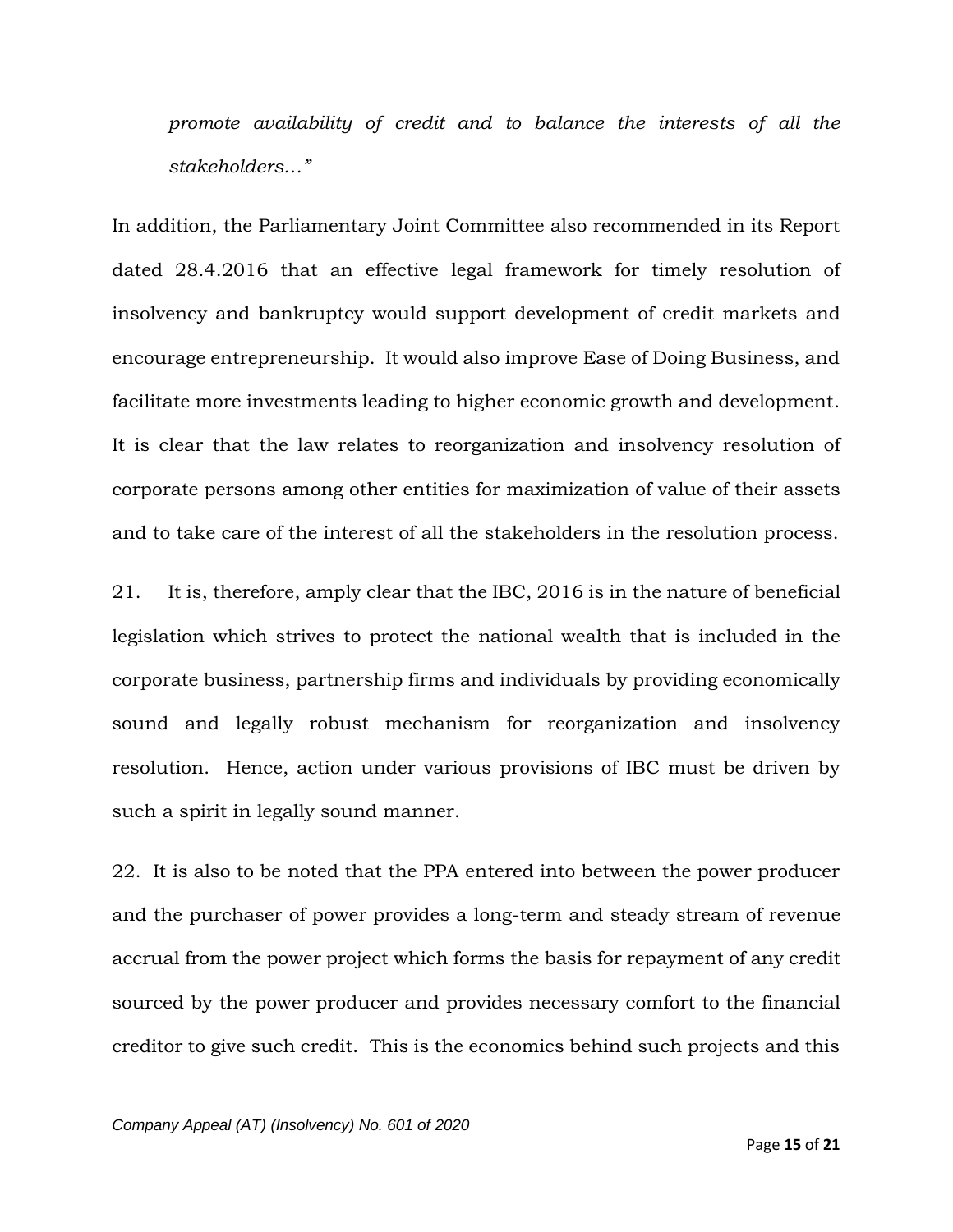economic value of the project of the corporate debtor the IBC seeks to maximize during the resolution process. The PPA provides such a long-term arrangement for revenue generation which is evidenced from the term of the agreement as provided in Clause 9.1 of the PPA reproduced below:-

*"Term of the Agreement: This Agreement shall become effective upon the execution and delivery thereof by the parties hereto and unless terminated pursuant to other provisions of the Agreement, shall continue to be in force for such time until the completion of a period of 25 years from the Commercial Operation Date."*

23. It is, therefore, succinctly clear that the solar power project, which generates and supplies solar power turns into an economic entity with the help of an instrument such as PPA, thereby converting the physical entity i.e. solar power plant into an economically useful entity for production of solar power. As explained above, the physical entity of the power plant when the becomes an economic project when a financial creditor provides capital after deriving comfort and assurance from the steady flow revenue by sale of solar power.

24. In view of the discussion above, the proposition that the solar power plant and the PPA related to the plant form one integrated economic asset appears to be a rational one. Therefore this asset needs to be kept intact and preserved during the process of corporate resolution and liquidation so that the liabilities of creditors and other stakeholders can be taken care of.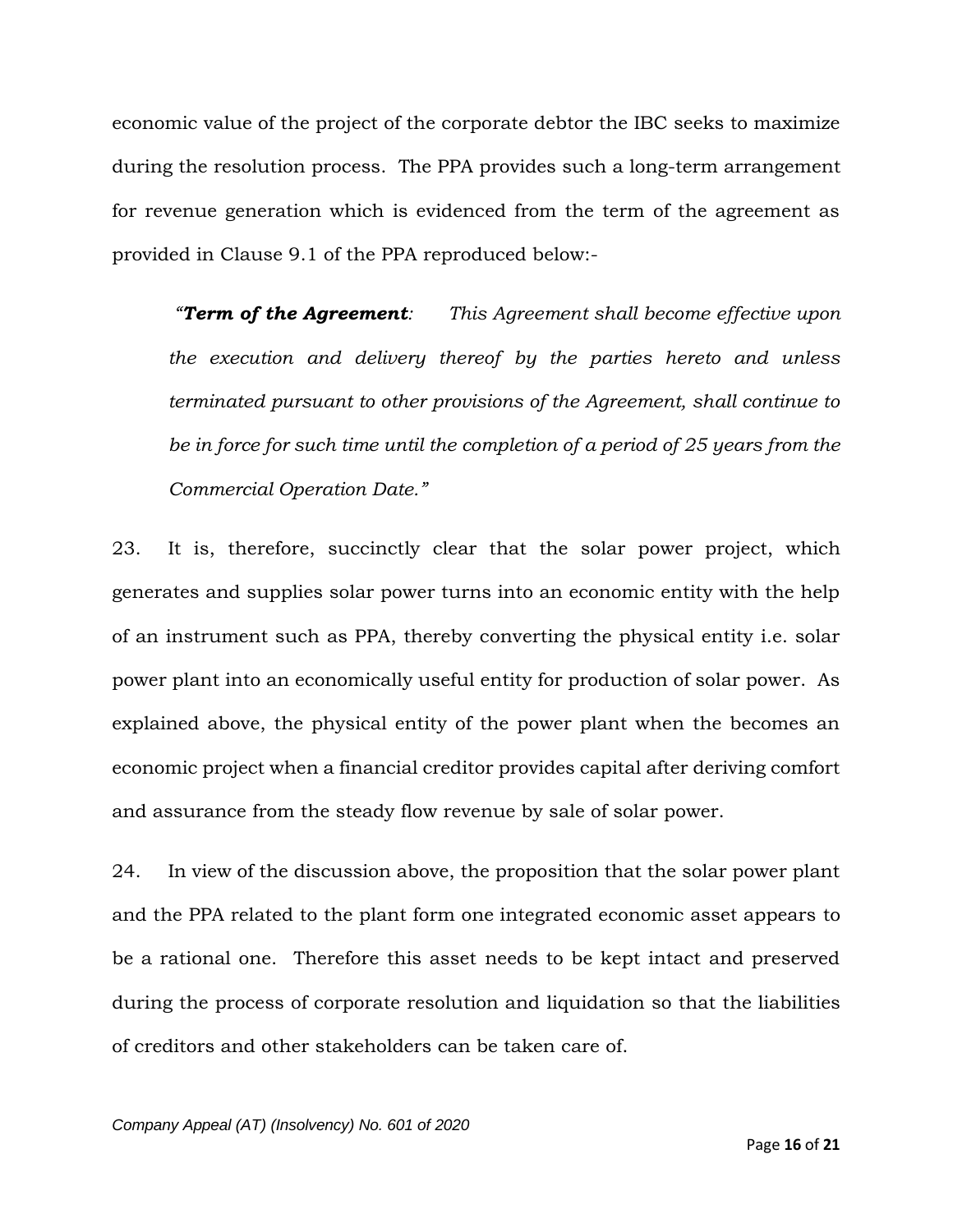25. On the basis of such a proposition, this Appellate Tribunal in Company Appeal (AT) (Insolvency) Nos. 224 and 286 of 2018 (Y. Shivram Prasad Vs. S. Dhanapal) has held as follows:-

*"In view of the provision of Section 230 and the decision of the Hon'ble Supreme Court in 'Meghal Homes (P) Ltd' and 'Swiss Ribbons (P) Ltd.', we direct the "Liquidator' to proceed in accordance with law. He will verify claims of all the creditors; take into custody and control of all the assets, property, effects and actionable claims of the 'corporate debtor', carry on the business of the 'corporate debtor' for its beneficial liquidation etc. as prescribed under section 35 of the I&B Code. The Liquidator will access information under Section 33 and will consolidate the claim under Section 38 and after verification of claim in terms of Section 39 will either admit or reject the claim, as required under Section 40. Before taking steps to sell the assets of the 'corporate debtor(s)' (companies herein), the Liquidator will take steps in terms of Section 230 of the Companies Act, 2013. The Adjudicating Authority, if so required, will pass appropriate order. Only on failure of revival, the Adjudicating Authority and the Liquidator will first proceed with the sale of company's assets wholly and thereafter, if not possible to sell the company in part and in accordance with law.'*

*Therefore, it is clear that during the liquidation process, step(s) required to be taken for its revival and continuance of the 'Corporate Debtor' by*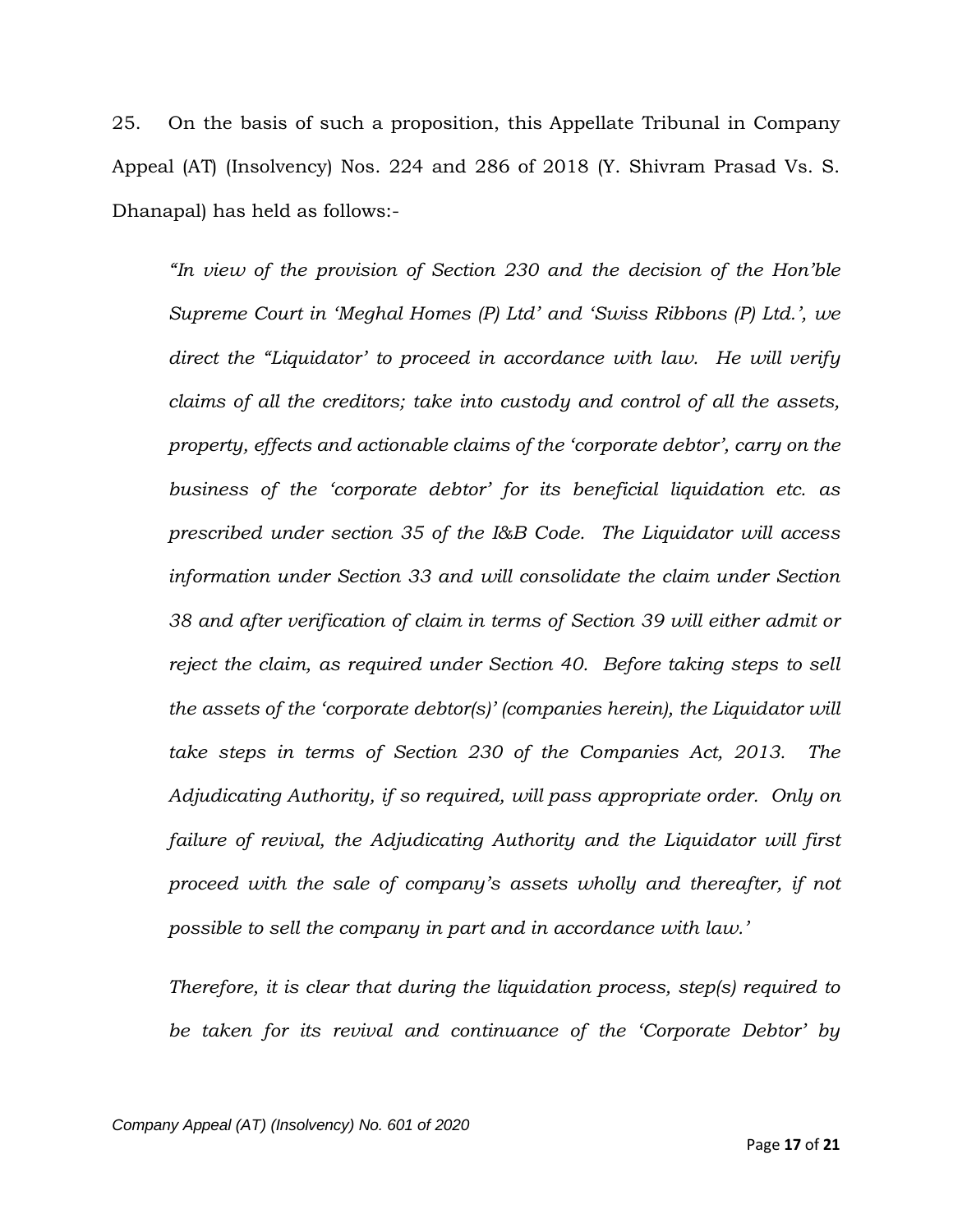*protecting the 'Corporate Debtor' from its management and from a death by liquidation. Thus, the steps which are required to be taken are as follows:*

- *i. By compromise or arrangement with the creditors, or class of creditors or members or class of members in terms of Section 230 of the Companies Act, 2013.*
- *ii. On failure, the liquidator is required to take steps to sell the business of the 'Corporate Debtor' as going concern in its totality along with the employees.*

*The last stage will be death of the 'Corporate Debtor' by liquidation, which should be avoided."*

26. We may also examine the reference made to the order of NCLT, Delhi in the **Astonfield Solar (Gujarat) Private Ltd v Gujarat Urja Vikas Nigam Limited (MANU/NC/5731/2019)** case by respondent no. 1 wherein the Adjudicating Authority has concluded that a PPA is an "instrument" for the purpose of Section 238 of IBC and consequently, any terms of the PPA in direct contravention of the IBC could not be enforced. It has been argued by the Appellant that the law interpreted in this case does not apply to the present case as the power project in the Astonfield case was a going concern while the solar power project in the instant case is not one.

27. In the Astonfield case, the PPA was terminated on the sole ground of the initiation of the Corporate Insolvency Resolution Process (CIRP) against the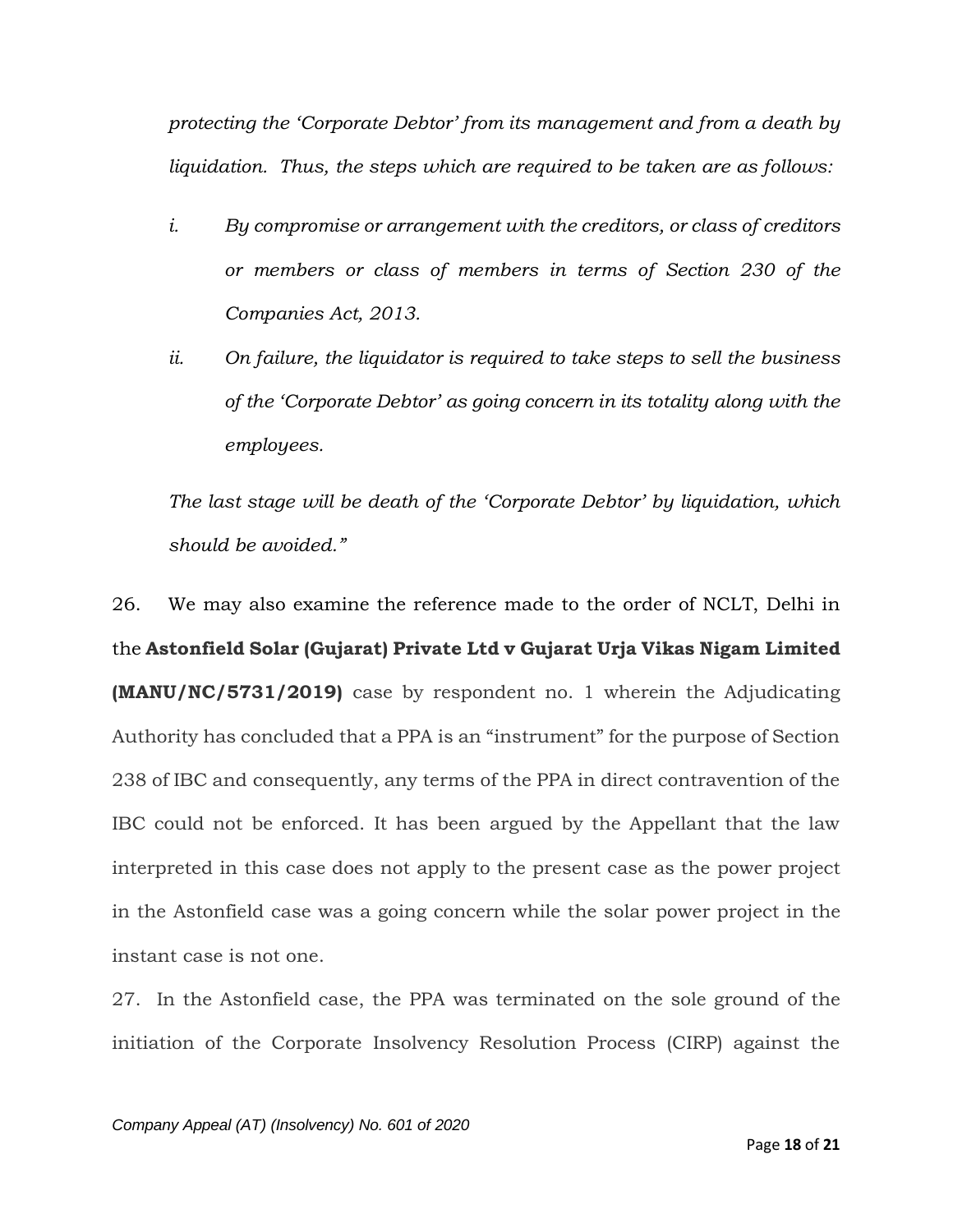corporate debtor (which was an event of default under the PPA) and the failure of the power producer to rectify such default within 30 days from having received a notice of such default. The NCLT was of the view that giving effect to such termination of the PPA would reduce the statutory period that was available for completion of the CIRP from 330 days to 30 days. The NCLT therefore set aside the termination of the PPA by holding as follows:

> *"….that since, the rights and liabilities of parties have been created in the PPA and such an agreement is enforceable by law and the word 'instrument' inter alia, includes an 'agreement', we are of the view, that the PPA is an 'Instrument' for the purpose of Section 238 of IBC 2016. That termination of PPA at this stage may have adverse consequences on the status of the Corporate Debtor as "going concern" and eventually, may jeopardize the entire CIRP. Thus, the clauses of the PPA cannot be kept at a higher pedestal in comparison to the statutory provisions of IBC 2016, in context of drawing a timeline for completion of the CIRP."*

*Further in the appeal made against this order of NCLT which is Gujarat Urja Vikas Nigam Ltd. Vs. Mr. Amit Gupta (Company Appeal (AT) (Insolvency)No. 1045 of 2019) it was observed by this Appellate Tribunal that the Appellant cannot terminate the 'Power Purchase Agreement', if the 'Corporate Debtor' goes into liquidation, as during the liquidation process also, the liquidator is to ensure that the 'Corporate Debtor' remains a going concern. It was hence acknowledged in the judgment that subsistence of PPA is imperative to ensure that corporate debtor remains going concern.*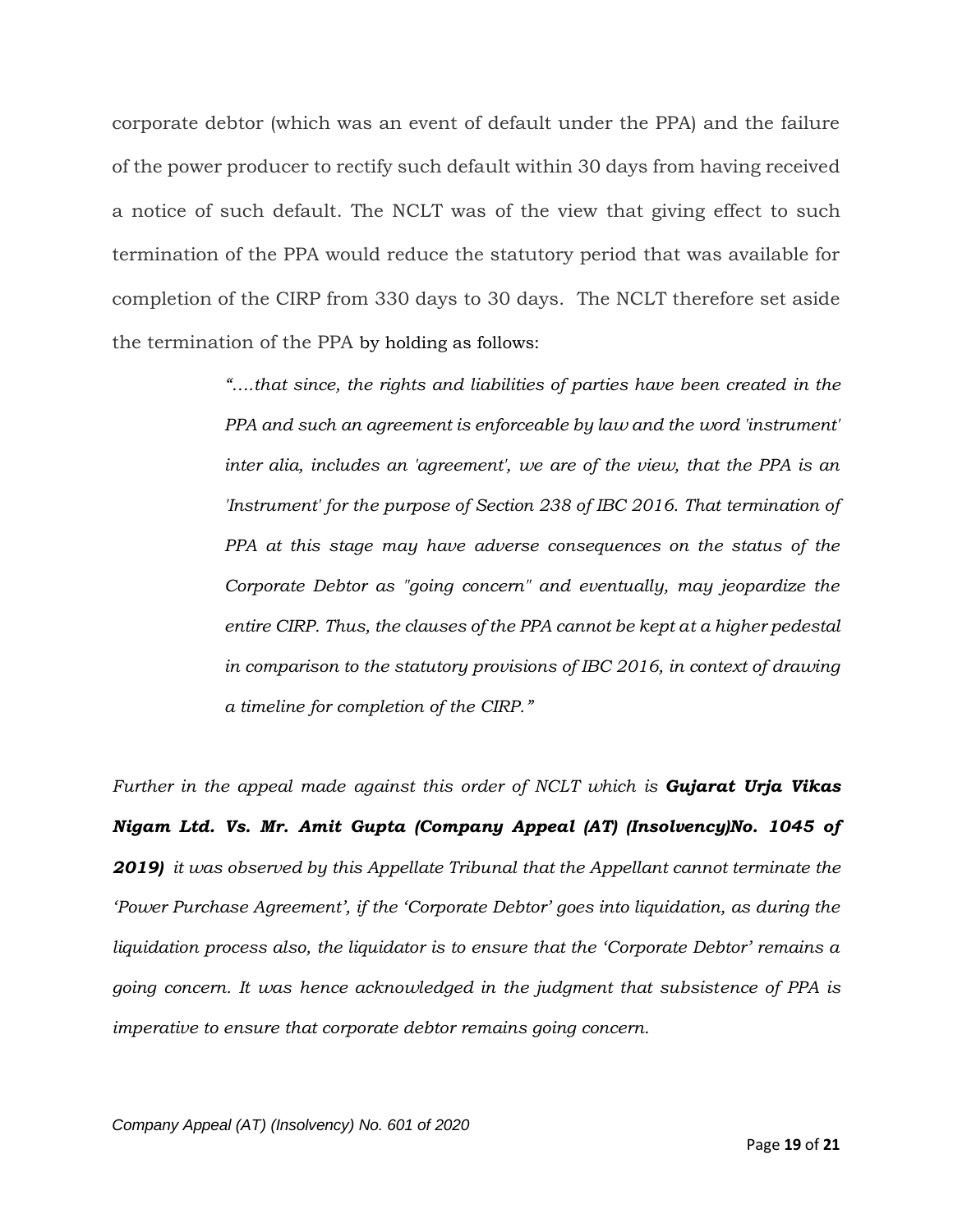28. The law requires the liquidator to take custody and control of all the assets, property, effects and actionable claims of the corporate debtor, carry on the business of the corporate debtor for its beneficial liquidation as prescribed under Section 35 of the IBC.

29. Quite clearly the process of liquidation in the present case is going on and therefore, the liquidator should have full access to all assets of the corporate debtor to take meaningful steps for revival of the corporate debtor as going concern. In the present case, since the power producer has not suspended the supply of solar power and is willing to do the same, it stands to reason that the solar power project should be allowed to function as a going concern, so that revival of the power project as suggested under Section 230 of the Companies Act becomes possible.

30. In view of the foregoing discussion and keeping in view the objective of the Insolvency and Bankruptcy Code, 2016 which relates to maximization of the value of assets for resolution of the corporate person, it stands to reason that the Solar Power Plant i.e. physical assets realizes its full economic value only if it functions in conjunction with the PPA. The steady and assured revenue stream resulting from the existence of the PPA is the *sine' qua non* for the longterm economic and financial viability of the solar power project since it provides comfort and security to the financial creditors who feel encouraged to provide credit for the project.